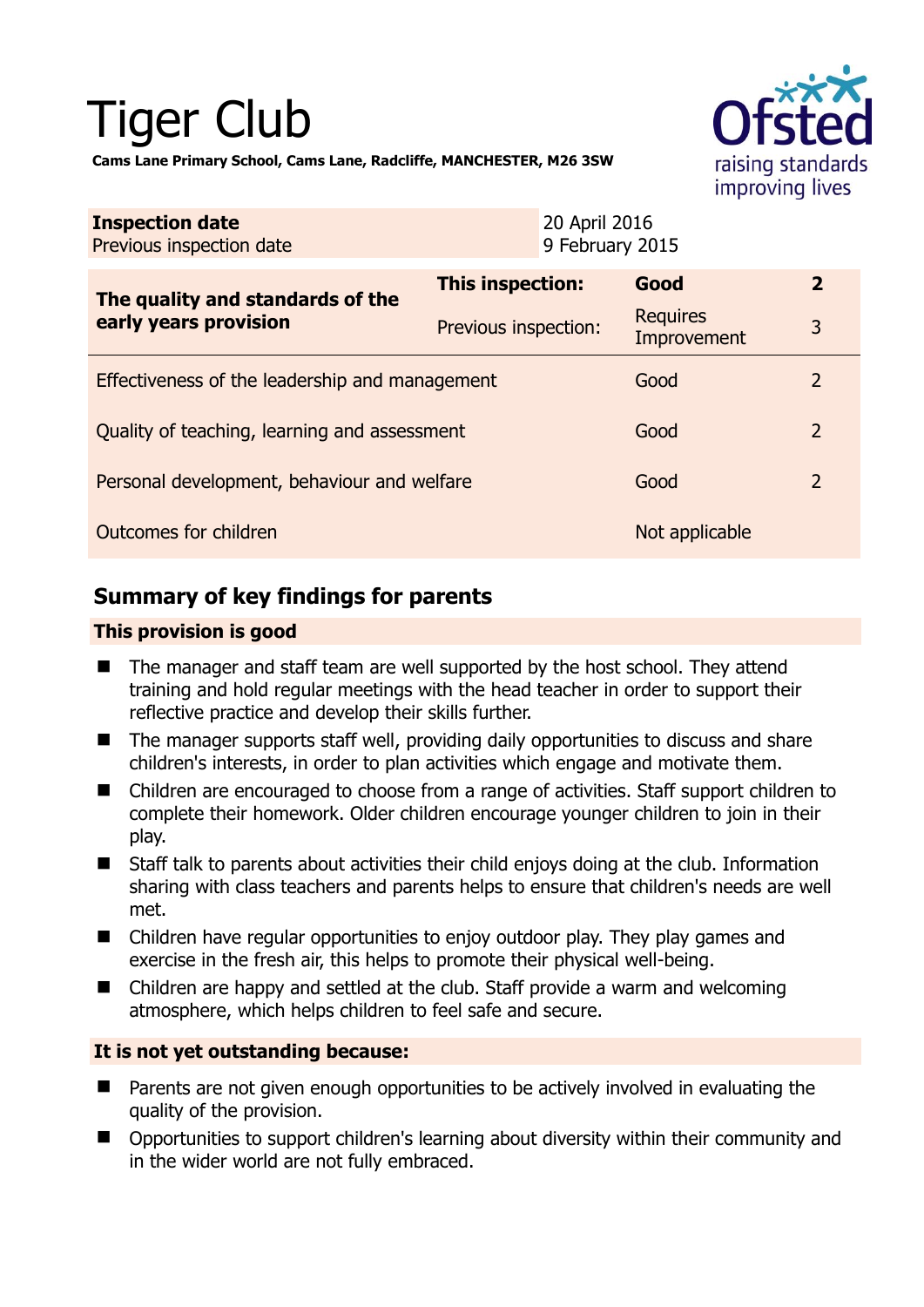## **What the setting needs to do to improve further**

#### **To further improve the quality of the early years provision the provider should:**

- $\blacksquare$  develop ways of involving parents more consistently in evaluating the quality of provision
- $\blacksquare$  strengthen and support opportunities to promote children's understanding of diversity within the local community and the wider world.

## **Inspection activities**

- The inspector spoke to both children and staff and observed play and learning activities within the main room and outdoors.
- The inspector held a meeting with the club manager and provider. She looked at relevant documentation, such as the club's self-evaluation and evidence of the suitability of staff working in the club.
- The inspector spoke to a small selection of parents during the inspection and took account of their views.

#### **Inspector**

Denise Farrington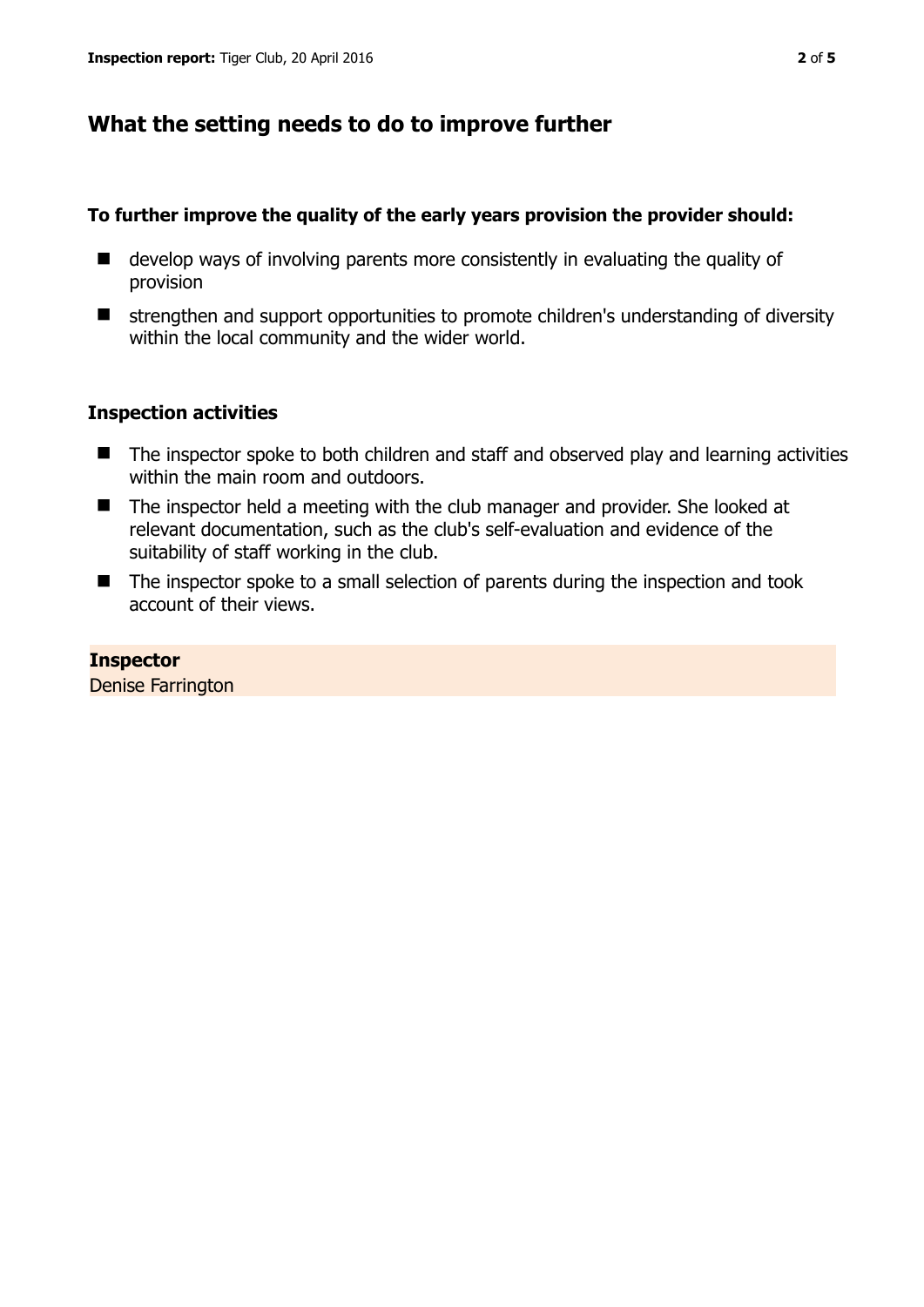# **Inspection findings**

#### **Effectiveness of the leadership and management is good**

The arrangements for safeguarding are effective. Staff complete daily checks of the environment and take appropriate steps to minimise potential risk to children. Staff can recognise the possible signs and symptoms of abuse and know who to contact should they have any concerns about a child's welfare. Overall, the manager evaluates the quality of provision, considering the views of staff and children who attend the setting. Regular supervision meetings are used to monitor staff performance and identify future training needs. This helps to ensure staff keep up to date and develop their skills further. Good links with the host school enables staff to attend a range of professional development opportunities. Staff are effectively supported in their role. The manager observes them as they play alongside children and offers advice and support, in order to improve their practice further.

## **Quality of teaching, learning and assessment is good**

Staff provide a range of activities and encourage children to make independent choices as they choose their own toys and resources. Effective communication with teachers in school ensures staff have a good understanding of what children are currently learning. Staff observe children and share any significant observations with teachers in school. This also enables staff to plan activities and opportunities which complement children's learning. Staff talk to children about what they are doing. They ask questions and pose problems in order to extend their learning further. They sit with children and demonstrate how to use resources. Staff support children to solve problems, such as how to plait dough, and help children to spell correctly as they write. Children of all ages support each other as they play outdoors. They are effectively taught to be mindful of their own and each other's safety as they play.

#### **Personal development, behaviour and welfare are good**

Children play confidently with each other and staff. They enjoy talking to staff about their school day and are effectively supported to make decisions about what they would like to do at the club. Staff support children's independence well. For example, they encourage children to pour their own drinks and serve themselves from a range of healthy snack options. Staff are good role models and manage children's behaviour consistently, using strategies which are also used in school. This means children are very clear about the staff's expectations and behave well. Staff work with parents to gather information about their child. This ensures children receive sensitive support in order to help them settle and make new friends. Regular opportunities for staff to talk with parents mean parents are kept well informed of things which affect their child. Staff encourage children to adopt healthy lifestyles. They offer a wide range of healthy snacks and ensure that good hygiene practices are consistently observed.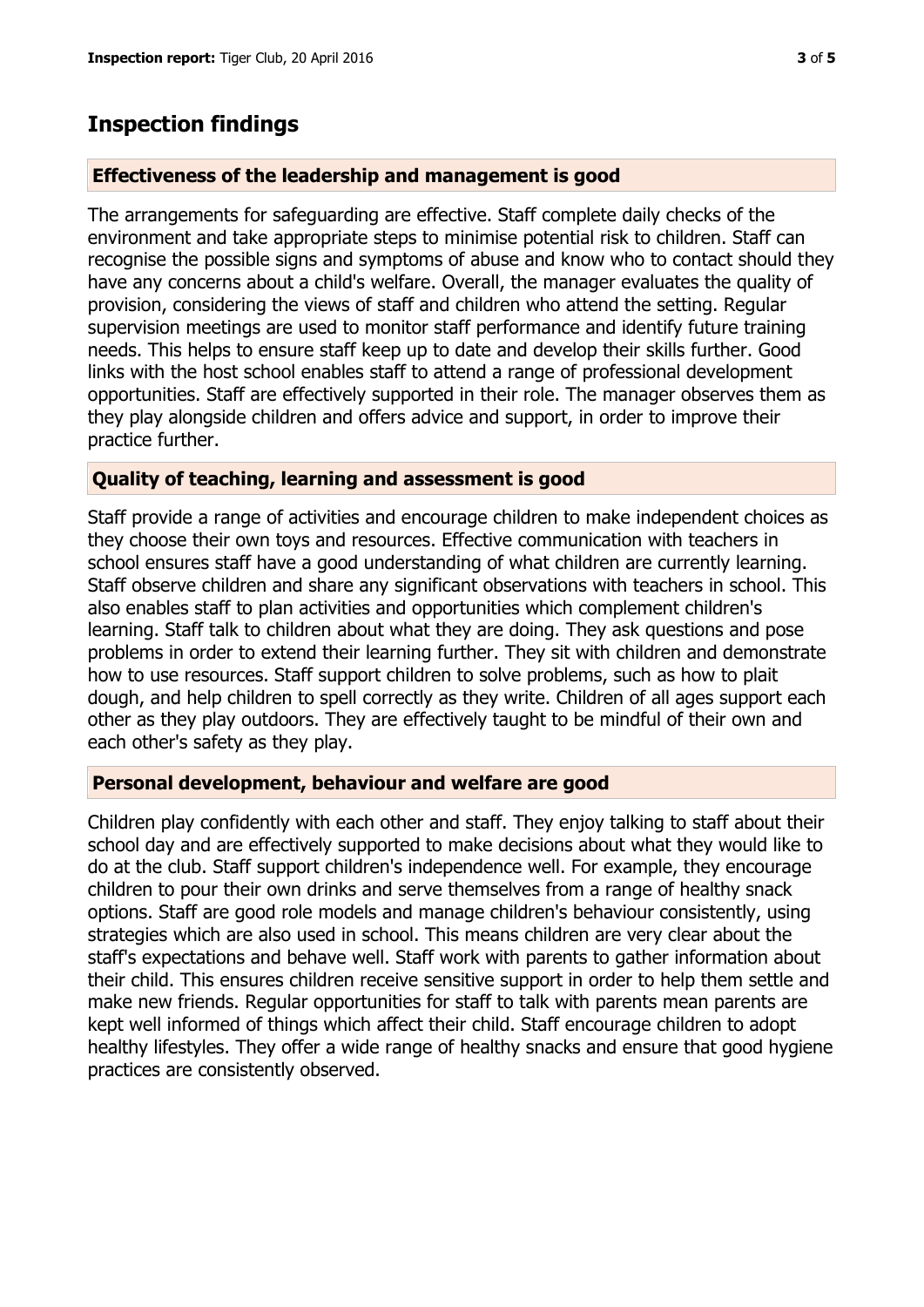## **Setting details**

| Unique reference number       | EY403026                                                                             |  |
|-------------------------------|--------------------------------------------------------------------------------------|--|
| <b>Local authority</b>        | <b>Bury</b>                                                                          |  |
| <b>Inspection number</b>      | 1041466                                                                              |  |
| <b>Type of provision</b>      | Out of school provision                                                              |  |
| Day care type                 | Childcare - Non-Domestic                                                             |  |
| <b>Registers</b>              | Early Years Register, Compulsory Childcare<br>Register, Voluntary Childcare Register |  |
| <b>Age range of children</b>  | $4 - 11$                                                                             |  |
| <b>Total number of places</b> | 24                                                                                   |  |
| Number of children on roll    | 65                                                                                   |  |
| <b>Name of provider</b>       | <b>Tiger Club Committee</b>                                                          |  |
| Date of previous inspection   | 9 February 2015                                                                      |  |
| <b>Telephone number</b>       | 0161 7248018                                                                         |  |

Tiger Club was registered in 2009. The club employs four members of childcare staff. Of these, three hold appropriate early years qualifications at level 3. The club opens from Monday to Friday term time only. Sessions are from 7.30am to 9am and 3.30pm until 5.30pm.

This inspection was carried out by Ofsted under sections 49 and 50 of the Childcare Act 2006 on the quality and standards of provision that is registered on the Early Years Register. The registered person must ensure that this provision complies with the statutory framework for children's learning, development and care, known as the Early Years Foundation Stage.

Any complaints about the inspection or the report should be made following the procedures set out in the guidance 'Complaints procedure: raising concerns and making complaints about Ofsted', which is available from Ofsted's website: www.gov.uk/government/organisations/ofsted. If you would like Ofsted to send you a copy of the guidance, please telephone 0300 123 4234, or email enquiries@ofsted.gov.uk.